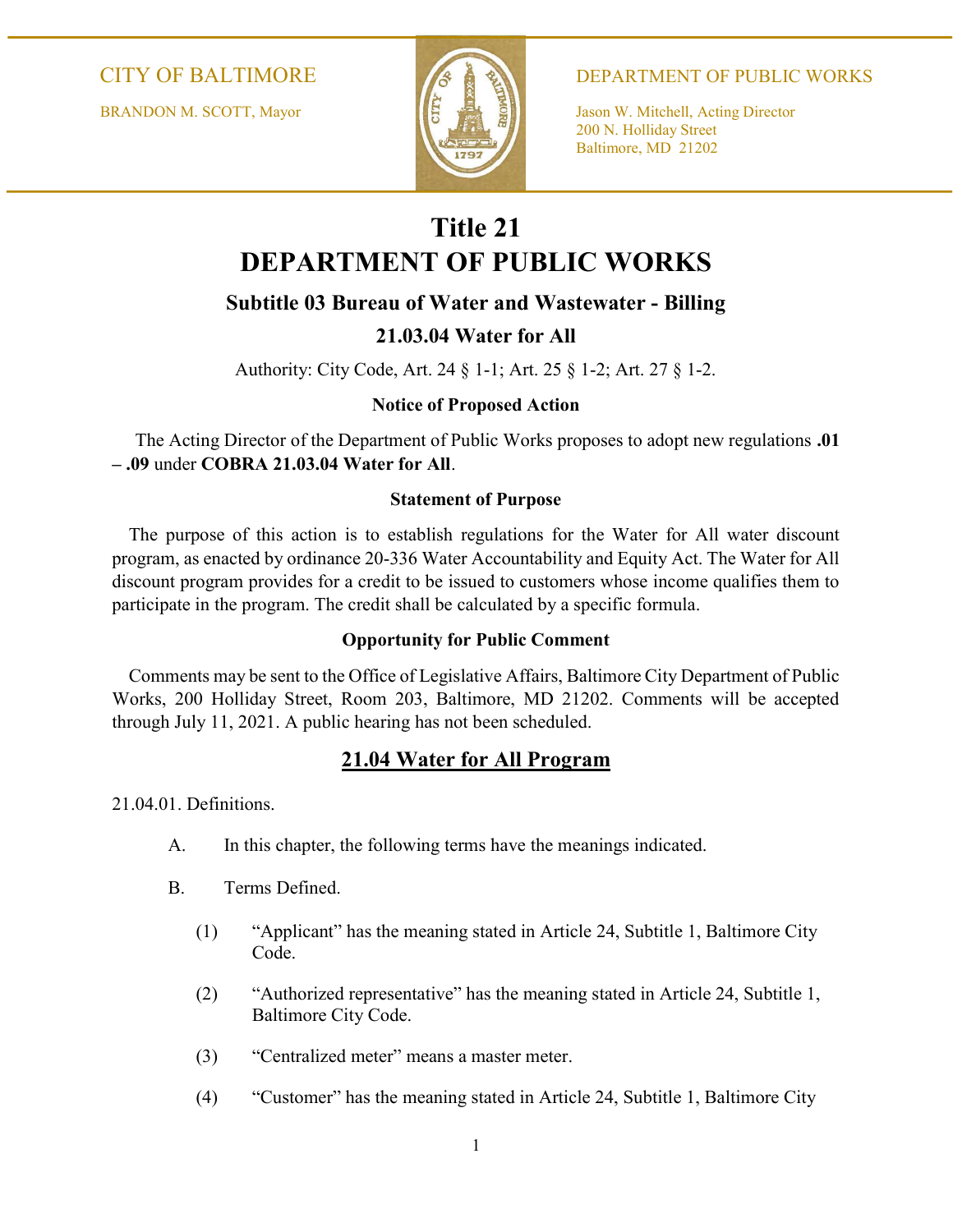Code.

- (5) "Department; DPW" have the meaning stated in Article 24, Subtitle 1, Baltimore City Code.
- (6) "Director; DPW Director" has the meaning stated in Article 24, Subtitle 1, Baltimore City Code.
- (7) "Federal Poverty Level" means the federal government's official poverty income guidelines, as published annually by the United States Department of Health and Human Services.
- (8) "Household" has the meaning stated in Article 24, Subtitle 1, Baltimore City Code.
- (9) "Recipient" has the meaning stated in Article 24, Subtitle 1, Baltimore City Code.
- (10) "Tenant" has the meaning stated in Article 24, Subtitle 1, Baltimore City Code.
- (11) "Tenant-water-utility-customer" has the meaning stated in Article 24, Subtitle 1, Baltimore City Code.
- (12) "Water-for-All Credit" has the meaning stated in Article 24, Subtitle 1, Baltimore City Code.
- (13) "Water-for-All Discount Program" has the meaning stated in Article 24, Subtitle 1, Baltimore City Code.

21.04.02. Authority and Applicability.

21.04.02.01. Authority. The Director has the authority to adopt regulations governing its operations pursuant to City Code, Art. 24 § 1-1; Art. 25 § 1-2; Art. 27 § 1-2.

21.04.02.02. Applicability. These regulations apply to Baltimore City residents who receive bills from the City for water, wastewater, and/or storm water charges mailed on or after the effective date of these regulations.

21.04.03. Water-for-All Discount Program – Eligibility and Application.

21.04.03.01. Eligibility.

A. Customers whose household income in the previous calendar year starting on January 1 of that year is less than 200% of the Federal Poverty Level.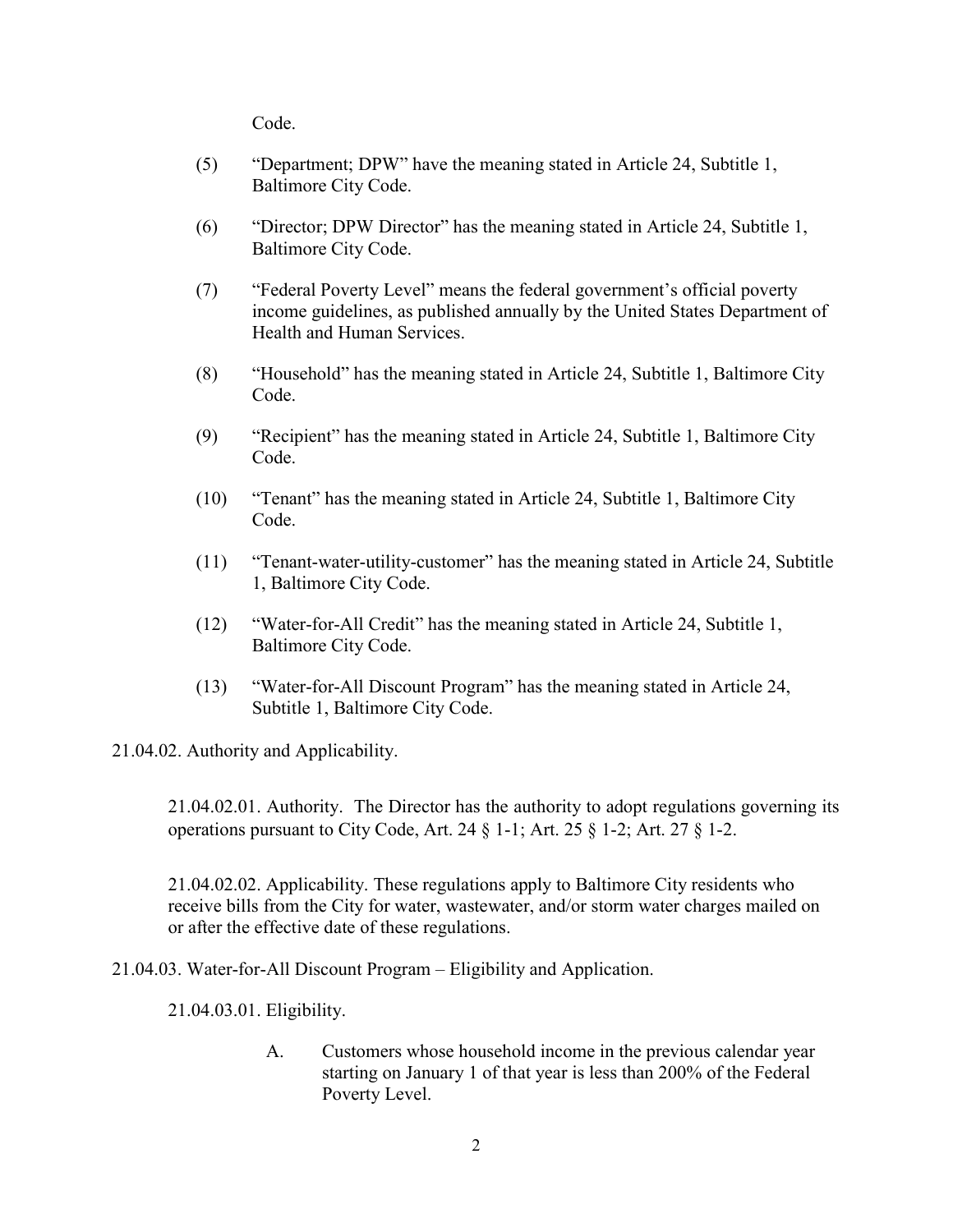- B. Customers are not required to be citizens or permanent residents of the United States in order to be eligible for the Water-for-All Discount Program.
- C. The eligible discount lasts for one year from the date it is distributed.
- D. Customers enrolled in the Water-for-All Discount Program must certify their eligibility annually and provide updated information as required or requested by the City.

#### 21.04.03.02. Application.

- A. There shall be a standard Water-for-All Discount Program Application developed by the Department.
- B. Customers may complete an application and submit it to the Department in person or electronically via the internet.
- C. Except as otherwise provided in this section, a completed application shall include:

 (1) A copy of the customer's water bill with the customer's name clearly visible and

 (2) The requisite information specified by Article 24, Subtitle 2, §2- 7(b), Baltimore City Code.

- D. If the customer is a tenant, a complete application must also include verification that the tenant pays a separate amount for water or wastewater services to the landlord. This verification can be satisfied with a copy of the lease proving that water is not included as rent or additional rent.
- E. The Department will request documentation to verify information provided in the application per Section 2-7(c) of Article 24 of the City Code.
- F. If verifiable information on income eligibility can be obtained from a State program, the Department will enroll the customer in the Waterfor-All Discount Program without needing proof of income eligibility or identity.
- G. If verifiable information on income eligibility cannot be obtained from a State program, the Applicant will be given an appointment time to present the following verification:
	- (1) Proof of identity for every household member whose income is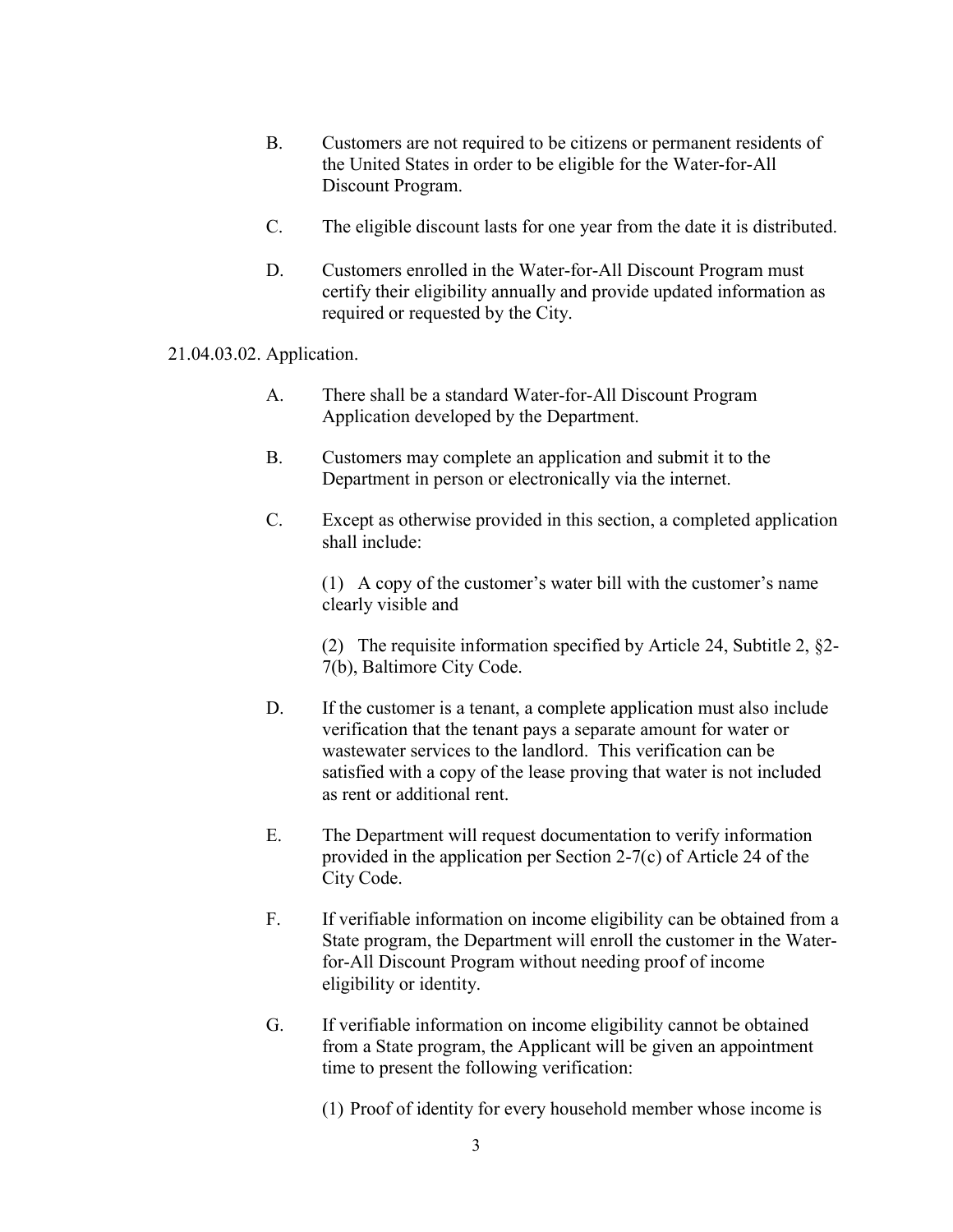being evaluated for the application and

- (2) Proof of income, which includes but is not limited to:
	- a. Current Pay Stubs;
	- b. W2s, 1099s, and/or Current Tax Return(s);
	- c. SSI Benefit Letters, Pension Statements, etc.;
	- d. Unemployment Determination Letters;
	- e. Verification of Medical Assistance, Food Stamps, or other Public Assistance Program;
	- f. SSI Benefit Notices;
	- g. Verification of Eligibility for Social Security;
	- h. Veterans/Social Security Disability Benefits;
	- i. Notarized Statements of Non-Income (adults); or
	- j. Notarized Statements of Non-Occupancy from Former Co-Owner or Additional Leaseholder.

#### 21.04.03.03. Continued eligibility.

- A. If at any time a member of the household's income increases, that household member is required to notify the Department by using the form available online or in person.
	- (1) The Department will then determine if the credit can continue or must be rescinded because the household income exceeds program eligibility requirements.
	- (2) If the household is no longer eligible for the credit, the Finance Department will take the steps necessary in each case to recoup the credit for any period of ineligibility.
	- (3) If the increased household income does not result in ineligibility, then the household will continue to receive the same amount of credit for the year as calculated at the time of enrollment.
- B. If it is determined that a member of the household fails to notify the Director that their household income has increased, or if it is determined that a credit was provided in error due to the fraudulent misrepresentation of household income, the credit will be rescinded and any credit obtained using the fraudulent information shall be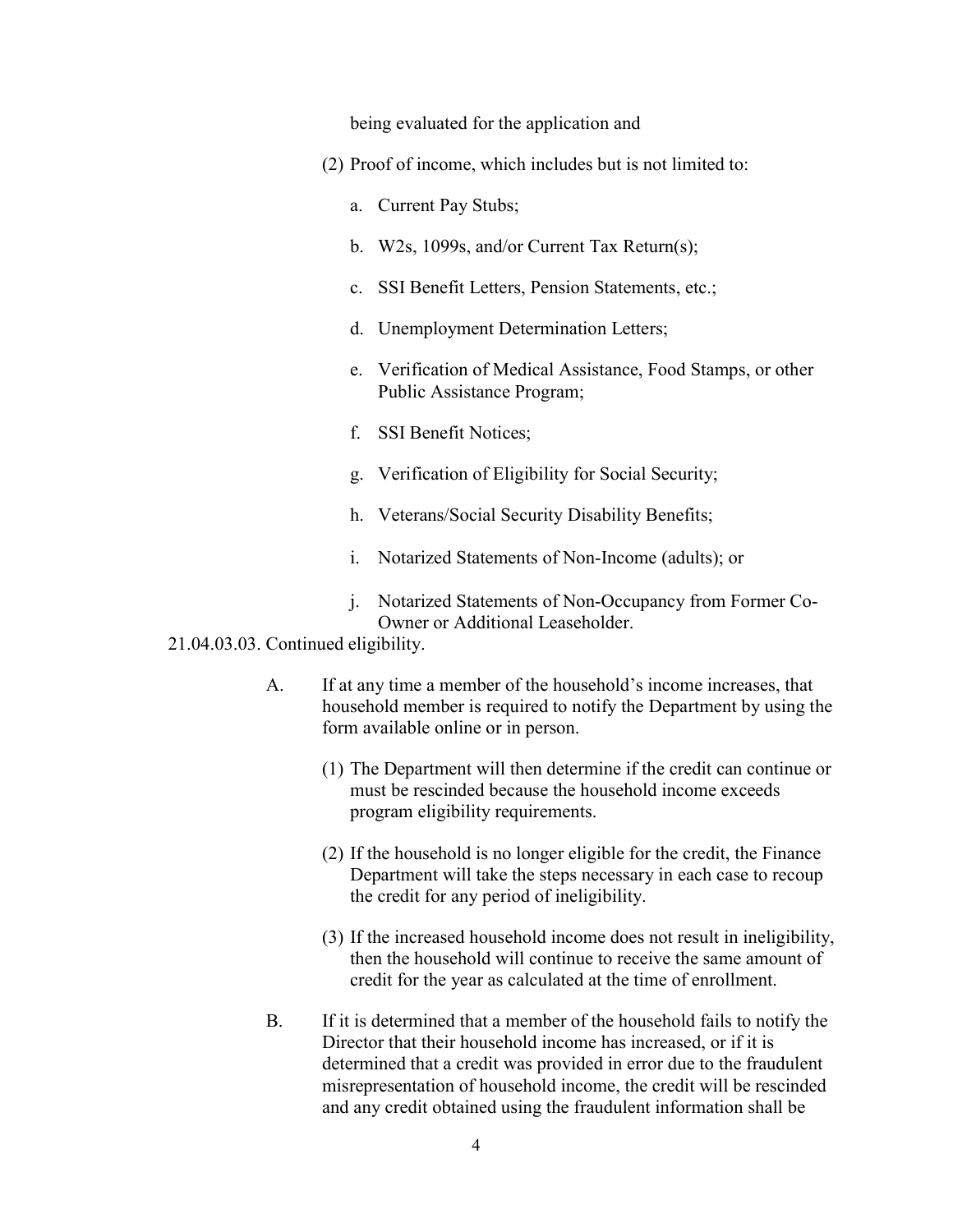repaid. The household will not be able to recertify eligibility in the following year but must re-enroll.

- C. A customer enrolled in the Water-for-All Discount Program will receive a yearly statement at least 60 days before the end of each calendar year that will notify of the requirement to re-certify eligibility. Recertification requires each member of the household whose income was used for the credit calculation to:
	- (1) Sign a statement affirming, under penalty of perjury, that the conditions evaluated for initial enrollment remain unchanged and
	- (2) If income cannot be verified by enrollment in an eligible state program, updated proof of income will be required for recertification.
- D. If any of the conditions evaluated for initial enrollment change, the customers in the household must reapply for the credit.

21.04.04. Water-for-All Discount Program – Credit Calculation.

21.04.04.01. Each eligible residential or tenant-water-utility customer who submits a complete application containing the information required by this chapter, shall receive a Water-for-All Credit as follows:

- A. Eligible residential customers shall receive 1 fixed annual credit for each household. Only 1 credit is allowed per household per calendar year.
- B. Eligible tenant-water-utility customers shall receive only 1 annual credit per eligible customer. However, where there are multiple tenants sharing rent in a household, the credit shall be divided equally among those who are on the lease or rental agreement or who otherwise verify that they are eligible tenant-water-utility customers. For subleases, the credit shall be prorated for the time that the sublessee is an eligible tenant-water-utility customer living in that household.

21.04.04.02. Amount of Credit.

A. Formula.

The Water-for-All Credit is determined by the formula:

$$
C = B - I \times A
$$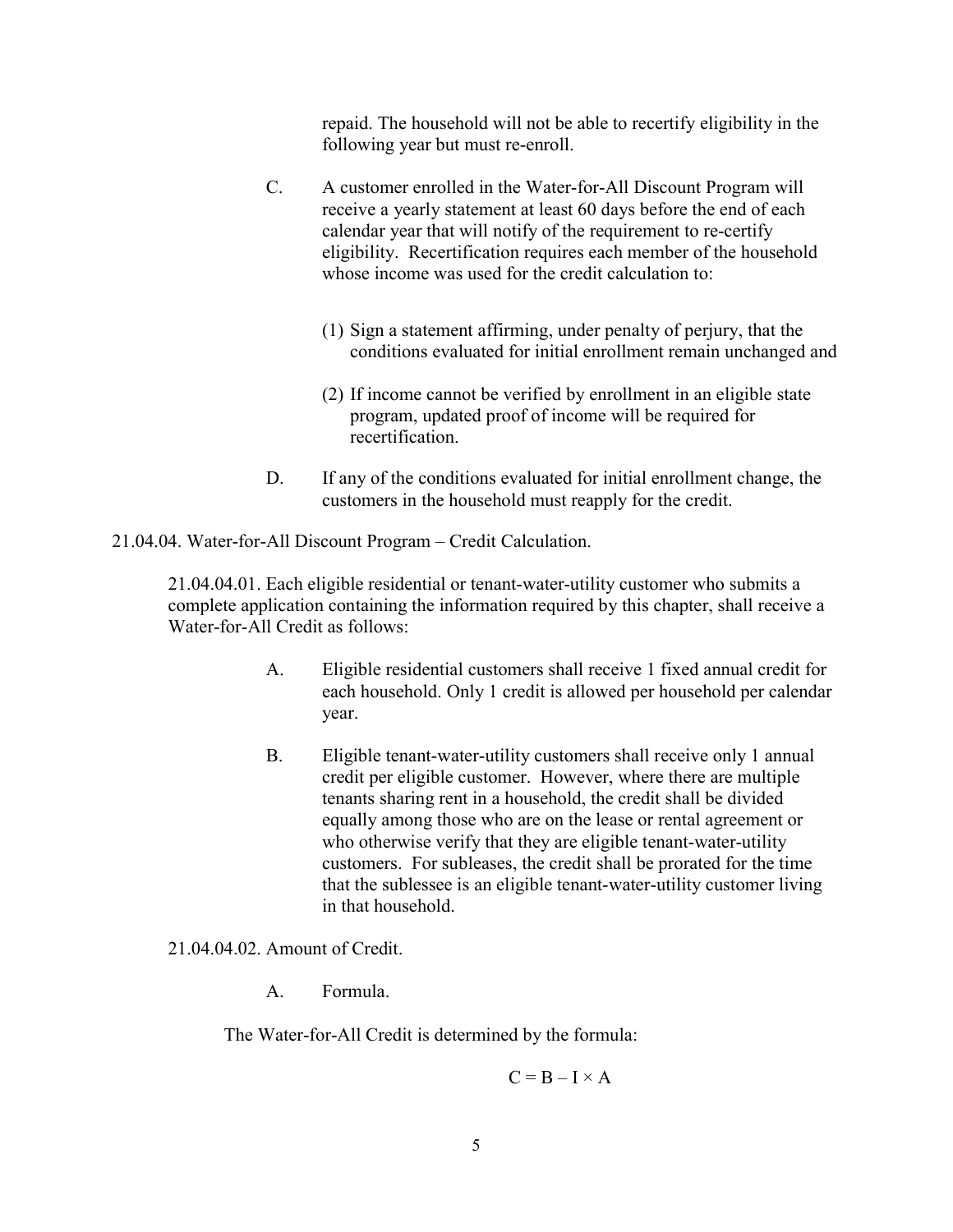Where

- (1)  $C =$  the Water-for-All Credit,
- (2)  $B =$  either:
	- a. The recipient's estimated annual water and wastewater bill, inclusive of volumetric usage charges, the account management fee, and infrastructure charges, based on the recipient's historical average annual water usage and the projected rate schedule for the year; or
	- b. If water and wastewater utility service is master-metered and the owner bills the cost of service to a tenant-waterutility-customer on an allocated basis, the recipient's estimated annual water and wastewater bill, based on evidence of prior billings occurring during the tenant recipient's current lease or rental-agreement term and exclusive of the owner's administrative charges related to the allocation,
- (3) I = the recipient's estimated annual household income,
- (4)  $A =$  affordability threshold as follows:
	- a. If the recipient's annual household income is 50% or less than the federal government's official poverty income guidelines, A equals 1%;
	- b. If the recipient's annual household income is greater than 50% but not greater than 100% of the federal government's official poverty income guidelines, A equals 2%; and
	- c. If the recipient's annual household income is greater than 100% of the federal government's official poverty income guidelines, A equals 3%.
- B. Negative C.

For all negative values of C, the Water-for-All Credit is zero dollars.

C. Proration.

The 1<sup>st</sup> annual Water-for-All Credit shall be prorated, accounting from the date of the recipient's enrollment in the Program.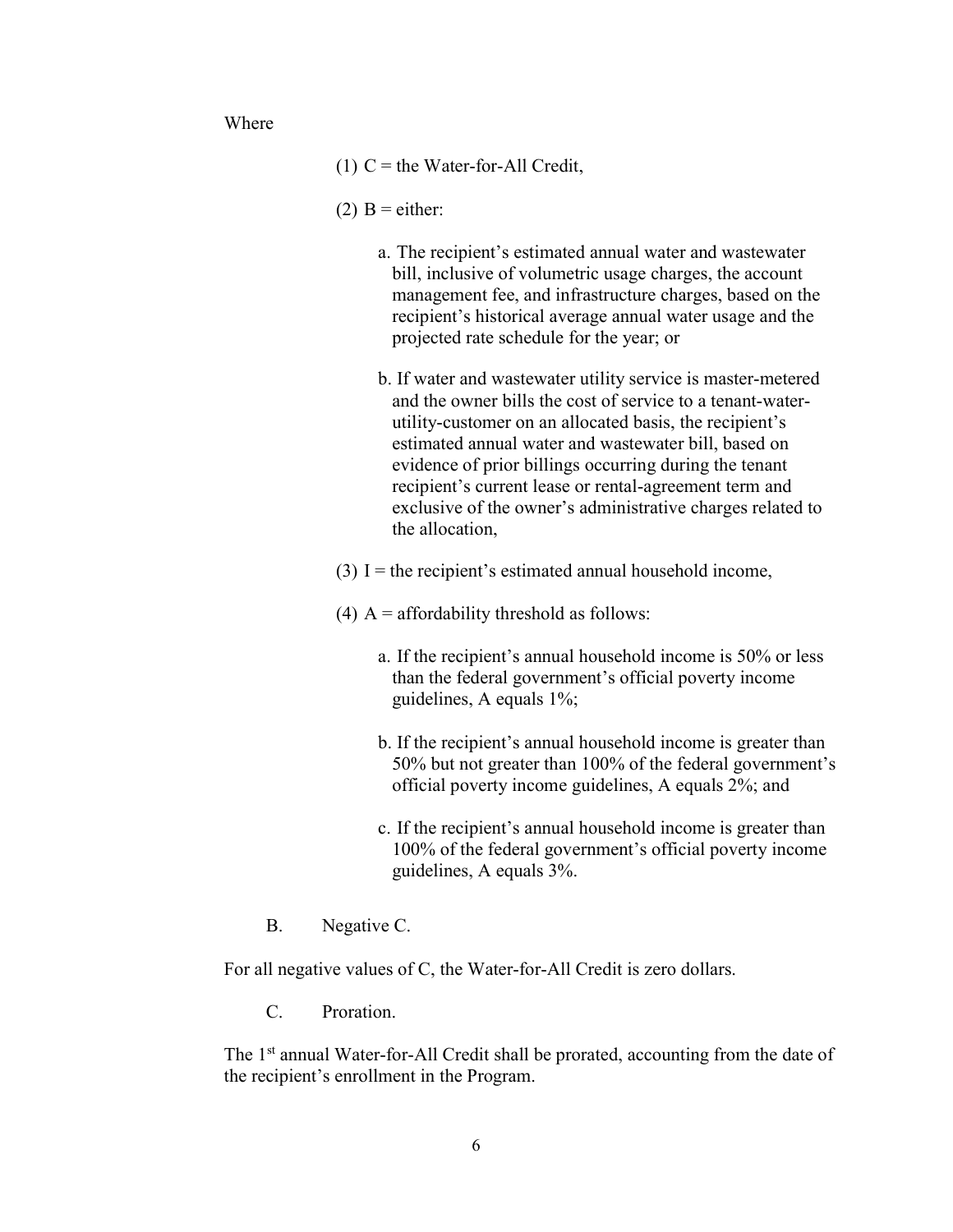21.04.04.03. Calculating income. In calculating annual household income for both eligibility and amount of the Water-for-All credit, the Director shall use the same countable and non-countable income specified, in COMAR 07.03.22.04, as amended from time to time, by the Maryland Department of Human Resources for its "Electric Universal Service Program."

21.04.05. Water-for-All Discount Program – Distribution of the Credit.

The Water-for-All Discount Program credit shall be distributed as specified by Section 2-9 of Article 24 of the Baltimore City Code.

21.04.06. Water-for-All Discount Program – Distribution of the Checks.

- A. Any customer eligible to receive a check in the amount of the Water-for-All Discount Program credit shall provide any necessary information needed for the City to issue checks.
- B. If a customer forfeits a credit, they may reapply for the Water-for-All Discount Program.
- C. Any forfeited credits shall be returned to the appropriate water, wastewater, or stormwater utility enterprise funds.
- D. The City shall issue the appropriate United States Internal Revenue Service Form 1099 if the value of the checks issued to a single recipient exceeds the threshold for taxable income. It is the responsibility of the recipient to ensure any and all federal, state, or local income taxes owed are paid.

21.04.07. Termination of Service.

The procedures for transferring and disbursing credits when a customer terminates water service shall be disbursed in the manner specified by Article 24, Subtitle 2, §2-9(b), Baltimore City Code.

21.04.08. Enrollment Confirmation.

Once a customer is enrolled in the Water-for-All Discount Program, the Department shall provide a written statement in the manner specified by Article 24, Subtitle 2, §2-12, Baltimore City Code.

21.04.09. Existing Affordability Program – BH2O Assists.

- A. Effective July 1, 2021, no new applications shall be accepted for the BH2O Assists billing assistance program.
- B. Customers currently enrolled in the BH2O Assists billing assistance program as of July 1, 2021 shall be allowed to continue in the program until July 1, 2022 after